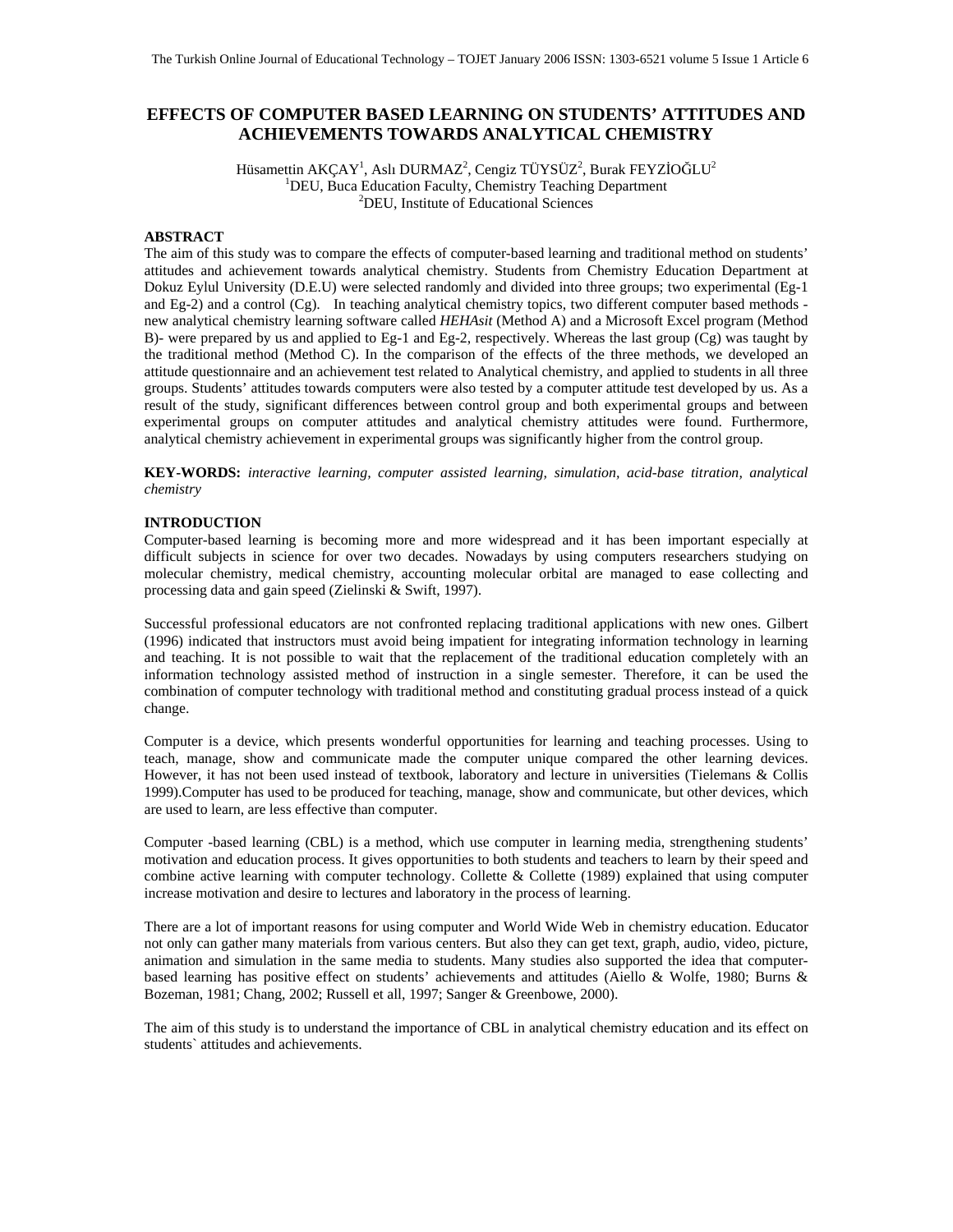## **METHOD**

Chemistry Teaching Department students of Buca Education Faculty of Dokuz Eylul University (Izmir-Turkey) voluntarily participated in this study. The participants were divided into three groups randomly; experimental group-1 (Eg-1), experimental group-2 (Eg-2) and control group (Cg).

Likert-scale items to measure computer attitudes and analytical attitudes developed and applied as a pretest and posttest. At the same time analytical achievement exam was applied for determining the level of students' analytical chemistry achievement. Then each learning methods was used only one group for teaching acid base titration: the first one was computer-based learning process (Method A), called *HEHAsit*, prepared with Visual Basic, applied to Eg-1, the second process was (Method B) prepared on Microsoft Excel, applied to Eg-2 and the third one was traditional method (Method C), applied to Cg.

HEHAsit thought eg-1 students for 8 hours. *HEHAsit* learning software includes texts, pictures, audios, videos, animations and simulations, in addition to an interactive graph-drawing feature. Eight sequential phases were followed while HEHAsit software has been preparing:

**-**Determining purpose: Students can read acid base titrations' texts, draw the graphs, study experiments in simulation imaginary laboratory and watch the video which show acid base titration experiments.

-Selecting hardware: Computer must have monitor, keyboard, mouse, speaker and sound blaster for completely operating HEHAsit interactive learning program.

-First planning: The text of HEHAsit included acid-base titration. In addition to this researchers wrote titrimeter analysis, pH, pOH, buffer solution, conjugate acid base pairs and indicators in text. In this section, titles and page order were designed.

-Designing: Researchers put simulation, video, audio, animation and pictures when it necessary and then pages view and background colors were designed.

-Programming and coding: Computer programmer wrote the codes of interactive graph program. First videos, text animations and pictures were prepared and the researchers put in interactive graph program.

-Arrangement screen: Screen view, graph size and animations arranged in the design of software.

-Pilot Study: Researchers tested the design of software on 57 students to understand their opinion, criticism and expectation about software. In terms of the pilot study number of titration sample and critical point on titration graph increased.

-Evaluation: Software was evaluated with 195 analytical chemistry students. After that, changes of students' attitudes toward analytical chemistry were carried out.

Method B does not include pictures, videos, audios, animations and simulations. At the same time, these students attended to traditional method lecture to get extra knowledge. Before beginning study, worksheets were given to students not only to teach Excel accounting program but also to help researchers to follow students` studies. Excel tutoring took two hours.

#### **Measures**

-**Analytical Chemistry Attitudes Scale (ACAS):** ACAS is applied for measuring the interest and attitudes of students toward analytical chemistry. Each item in scale did not include more than one idea. ACAS included 25 positive and 25 negative questions. This scale was applied to 142 students. A descriptive analysis was conducted for each variable and correlation tests were performed among variables. After the evaluation, questions 1, 2, 35 and 38 were ignored because their correlation numbers were negative and/or near zero. Cronbach  $\alpha$ -reliability coefficient was 0.97 and validity coefficient was 0.95 after removing low-correlation questions for ACAS. Finally ACAS was used as a pretest and posttest

-**Computer Attitudes Scale (CAS):** CAS is applied for measuring the interest and attitudes of students to computer. Each item in scale was not included more than one idea. CAS was included 60 questions, 30 positive and 30 negative. This scale was applied to 142 students. Correlation test were used to analyze the data. After the evaluation, questions 1, 9, 14, 32, 38, 44 and 52 were canceled because their correlation numbers were negative and/or near zero. . Cronbach  $\alpha$ -reliability coefficient was 0.93 and validity coefficient was 0.90 after removing low-correlation questions for CAS.

**-Analytical Chemistry Achievement Exam (ACAE):** The purpose of this test was to measure the achievement of students. 9 questions included in the test. Three questions had long answers; six questions had short answers. One of the short answer questions was multiple-choice, one was true false, 4 questions were completing (filling in blank) test.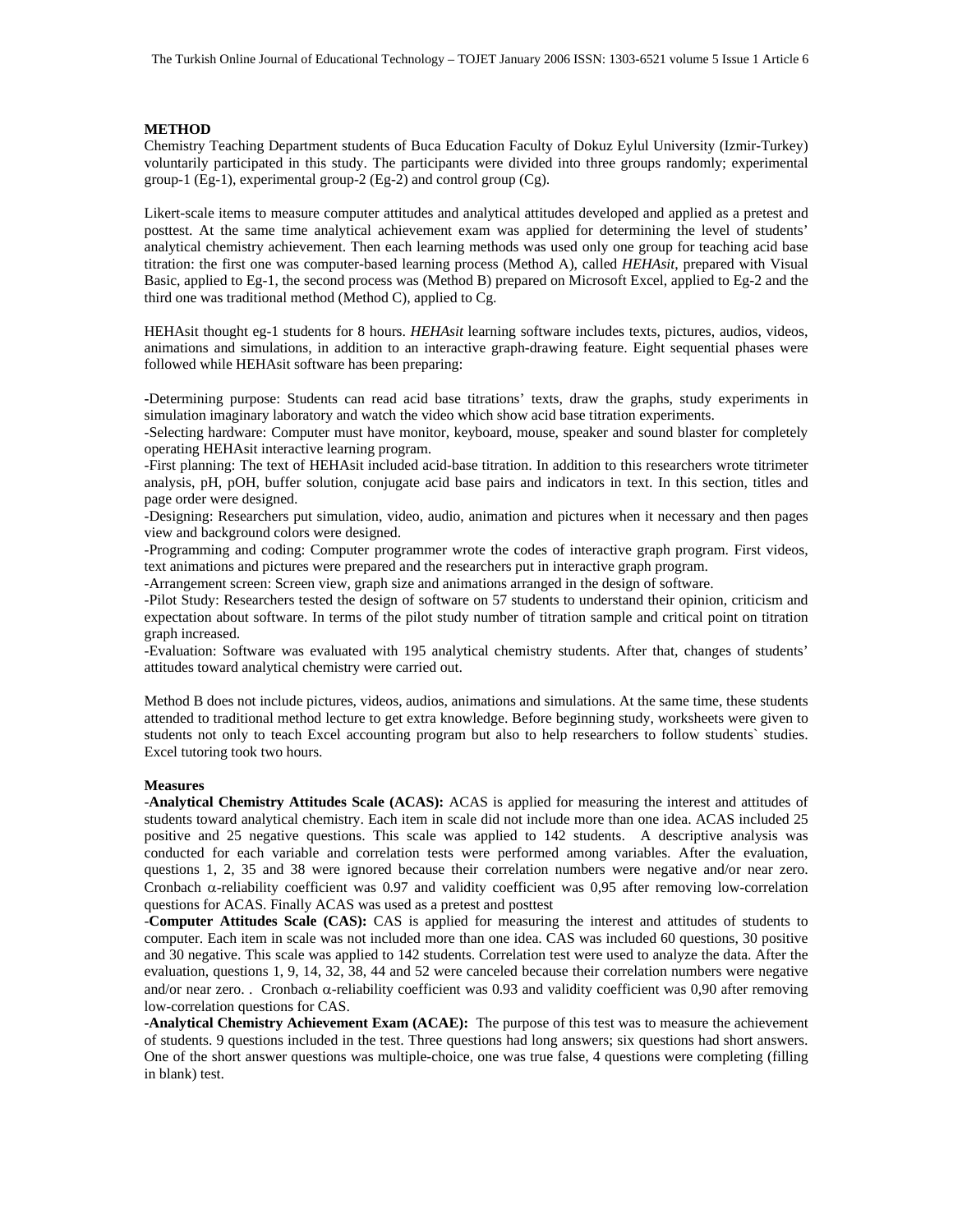The data were analyzed using SPSS statistics program. Paired samples t-test was used to investigate significant differences between pre- and post- test in the groups and one-way ANOVA was used to fix significant differences between groups. *p* values were considered in order to understand significant differences between groups and in the groups:

## **RESULTS**

**Analytical Chemistry Attitudes Scale (ACAS):** Results of analytical chemistry attitudes scale for Cg, Eg-1 and Eg-2 presented in table-1. The test showed that there were not any differences between control groups pre- and post-test on students' attitudes toward analytical chemistry  $\left[\frac{f(64)}{2}\right] = 1.15$ ,  $p = .0153$ , however there were significant differences between experimental groups  $[t(66) = -4, 43, p = .001]$  for Eg-1 and  $[t(65) = -3, 63, p = .001]$ .0005] for Eg-2 .

| Table 1. Analytical Chemistry Attitudes Test Results |          |    |        |       |          |         |       |  |
|------------------------------------------------------|----------|----|--------|-------|----------|---------|-------|--|
| Group                                                |          | N  | X      | S.D   | $\delta$ |         | P     |  |
| CG                                                   | Pretest  | 64 | 149,26 | 25,25 | 6,52     | 1,15    | 0,153 |  |
|                                                      | Posttest | 64 | 147,20 | 24,85 | 6,41     |         |       |  |
| $EG-1$                                               | Pretest  | 66 | 167,61 | 22,65 | 6,28     | $-4.43$ | 0,001 |  |
|                                                      | Posttest | 66 | 172,61 | 23,19 | 6,43     |         |       |  |
| $EG-2$                                               | Pretest  | 65 | 161,30 | 25,11 | 7.94     | $-3,63$ | 0,005 |  |
|                                                      | Posttest | 65 | 164,50 | 24,73 | 7,82     |         |       |  |

**Computer Attitudes Scale (CAS):** The results of computer attitude scale for Cg, Eg-1 and Eg-2 are presented in Table.2. There is no significant differences between control groups' pre- and posttest. However, there is a significant difference between experimental groups.

| Table 2. Computer Attitudes Test Results |                     |          |                  |                |              |         |       |  |
|------------------------------------------|---------------------|----------|------------------|----------------|--------------|---------|-------|--|
| roup                                     |                     | N        | X                | S.D            | $\delta$     | t       | p     |  |
| CG                                       | Pretest<br>Posttest | 64<br>64 | 185,60<br>175,33 | 21,40<br>19,73 | 5,52<br>5,09 | 1,89    | 0,080 |  |
| $EG-1$                                   | Pretest             | 66       | 198,53           | 27,02          | 7,49         | $-2,67$ | 0,020 |  |
|                                          | Posttest            | 66       | 205,46           | 26,15          | 7,25         |         |       |  |
| $EG-2$                                   | Pretest             | 65       | 189,40           | 24,50          | 7,74         | $-3,03$ | 0,014 |  |
|                                          | Posttest            | 65       | 194,10           | 25,76          | 8,14         |         |       |  |

**Analytical Chemistry Achievement Exam (ACAE):** Analytical chemistry achievement test analysis for Cg, Eg-1 and Eg-2 is presented in Table3. Significant differences were found t between pre- and post-test for all groups. Maximum difference found in Eg-1 while minimum difference found in Cg.

| Table 3. Analytical Chemistry Test Result |          |    |       |       |          |          |       |  |
|-------------------------------------------|----------|----|-------|-------|----------|----------|-------|--|
| Group                                     |          | N  | X     | S.D   | $\delta$ | t        | p     |  |
| CG                                        | Pretest  | 64 | 31,62 | 5,87  | 1,46     | $-7,93$  | 0,000 |  |
|                                           | Posttest | 64 | 53,43 | 12,51 | 3,12     |          |       |  |
| $EG-1$                                    | Pretest  | 66 | 31,46 | 10,08 | 2,79     | $-10,50$ | 0,000 |  |
|                                           | Posttest | 66 | 72,46 | 11,52 | 3,19     |          |       |  |
| $EG-2$                                    | Pretest  | 65 | 28,40 | 6,23  | 1,97     | $-8.49$  | 0,000 |  |
|                                           | Posttest | 65 | 62,10 | 13,74 | 4,34     |          |       |  |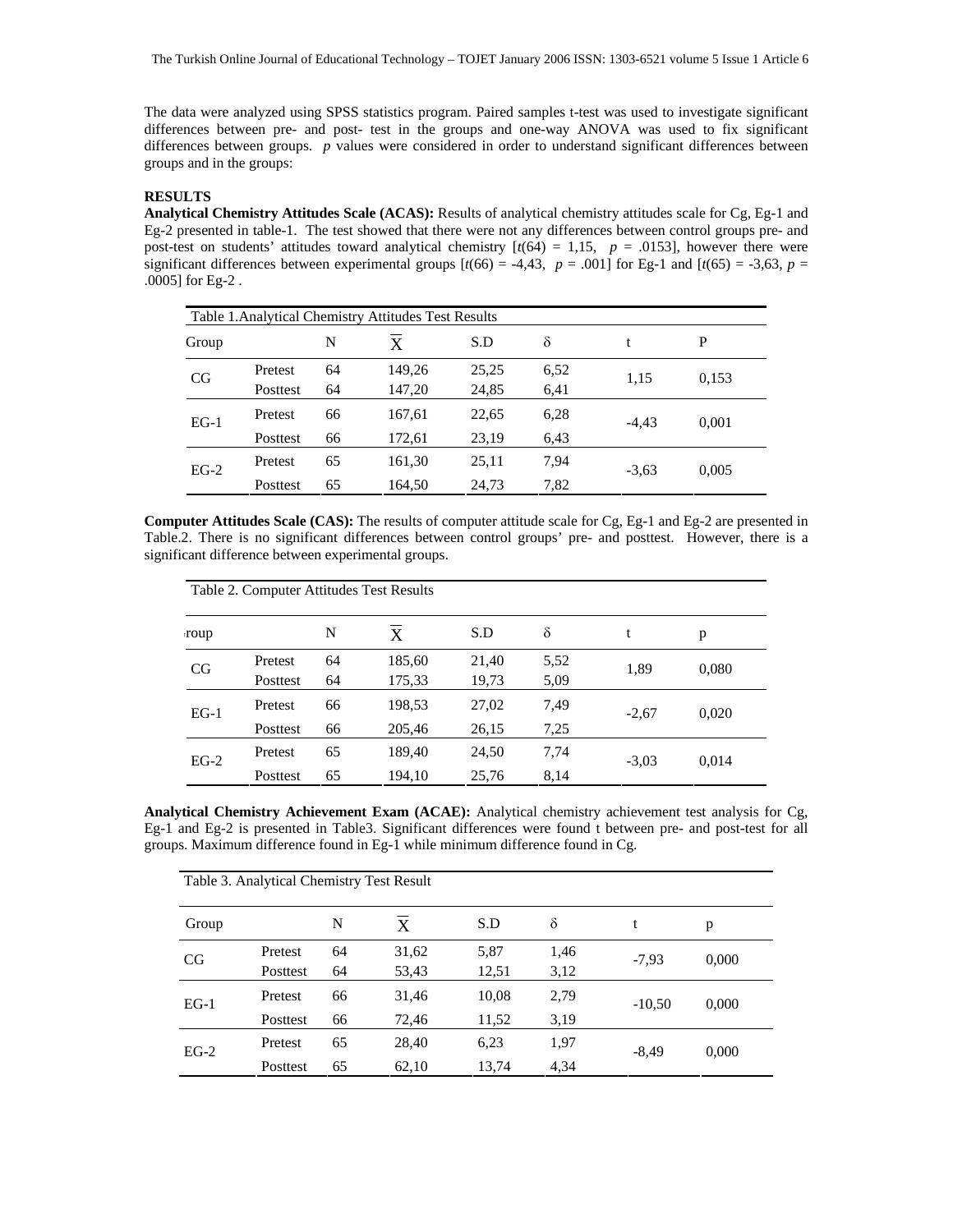The Turkish Online Journal of Educational Technology – TOJET January 2006 ISSN: 1303-6521 volume 5 Issue 1 Article 6

#### **DISCUSSION**

In this study, students' attitudes toward analytical chemistry and achievement on analytical chemistry (acid-base titration) depending on computer-based learning, and traditional teaching methods compared. The computer program that used in computer-based method was presented on http://www.enderyilmaz.com. SPSS program was used to analyze the data.

Although significant and positive changes were found on students' attitudes toward analytical chemistry in method A and B, the results show no significant differences in Cg students' attitudes toward analytical chemistry in traditional teaching method. These results show similarities with previous studies (Kulik & Kulik, 1991; Yates, 2000a, 2000b; Richard & Foust, 2001; Yalçınap, 1993).

The results of analytical chemistry test presented students who were thought by method A and method B, were more successful than the students who were thought by method C. Students' interest and attention can easily attract with multimedia applications in computer. In addition, knowledge is not forgotten because number of using sense organs is increased in learning process. It can be concluded that computer based education is more effective than traditional methods on students' attitude towards analytical chemistry. This finding is consistent with previous studies (Akcay et all, 2003).

Eg-1 showed more success than eg-2 in analytical chemistry exam because of the number of multimedia applications in method A. Simulations and graphs in HEHAsit program were more attractive to students than Excel sheets. Also, Bank (2001) explained that interactive questions were more attractive. The simulations in HEHAsit programs are not similar to the reality and excite the students' imagination. Also Merrill et all (1986) indicated to change amount of closed realty as to effect on phenomena. A lot of computer simulations are not close high degree however using text, graph, animation and sound effect are more important.

Another important benefit to simulation is saving money and time. Students who used method A did the experiment, which needs more money and time, in a shorter time and lower cost. The similar results from different studies were cited (Kulik et all, 1985; Waller & Foster, 2000).

Because of requiring study with computer in using learning methods, students' attitudes were investigated towards computer. Consequently significant differences were found for students who used method A and method B but there is no significant difference observed for students who used method C. This result showed that students who study with computer hesitation and abstention remove at business life after the university education.

The software like HEHAsit program is possible to produce at a lot of chemistry master and found a lot of space in the universities. For example, in United Stated, Virtual Titrate version 1.5-simulation program was designed for second grade chemistry students in Wisconsin-Madison University. This program can be used very easily on internet web page service by students (http://hamers.chem.wisc.edu/chapman/Titrator/). Furthermore, Bruno<br>Herrera's created acid base titration simulation in Southern California University Herrera's created acid base titration simulation in Southern California University (http://chemmac1.usc.edu/bruno/java/Titrate.html). Many simulation and animation prepared by Bruce Berne et al. are being presented at Colombia University's web page (Berne,).

Universities for both distant education and formal education in Turkey must prepare the education software.

*HEHAsit* program is the most appropriate to use for universities because experts must work together while preparing the programs. Consequently if using computer and internet become widespread at every education level especially at university education, the quality of education could increase.

#### **ACKNOWLEDGEMENTS**

The authors wish to express their gratitude to Dokuz Eylül University Research Fund (Project no. 02.KB.Fen.020, 2002) who holds a share in the partial funding of the indicated studies. We especially wish to acknowledge the immense contribution made by Mr. E. Yılmaz from the Department of Computer Education and by Dr. H. Aydın from the Department of Biology Education.

CORRESPONDENCE: *Hüsamettin AKÇAY, Buca Egitim Faculty, Dokuz Eylul University, Department of Chemical Education, 35150 Buca/Izmir, TURKEY; tel: +90 232 4204882-1316, e-mail; hüsamettin.akcay@deu.edu.tr*